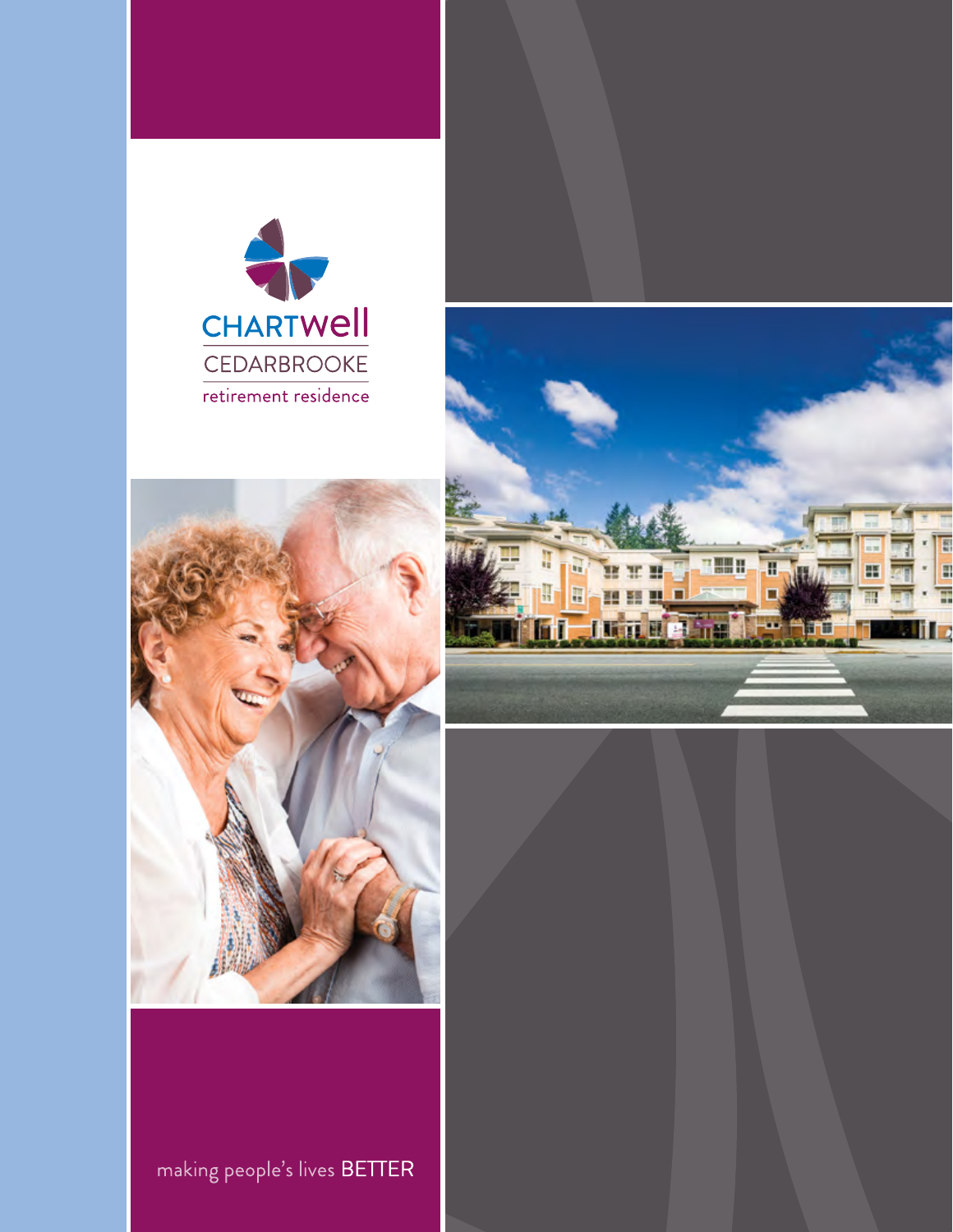

## PART OF OUR LOCAL COMMUNITY SINCE 2013

Chartwell Cedarbrooke is a contemporary retirement residence in Mission that caters to active seniors looking for a social, fulflling lifestyle. Our residence is known for its stylish, modern décor, energetic community atmosphere and highly personalized service. In fact, many compare our lifestyle to a "cruise ship that never leaves the dock," where you can enjoy the finer things in life for your best retirement years.

We pride ourselves on offering particularly spacious accommodations that are bright and airy,

some featuring full kitchens or kitchenettes. You will feel right at home here, thanks to a variety of convenient services like delicious dining packages featuring daily wine service, housekeeping and recreational experiences. If you're looking for some extra personal support, home care providers can come in to help you feel your best each day. We also have an attending physician who comes in weekly and a visiting hearing company and reiki/acupressure clinic.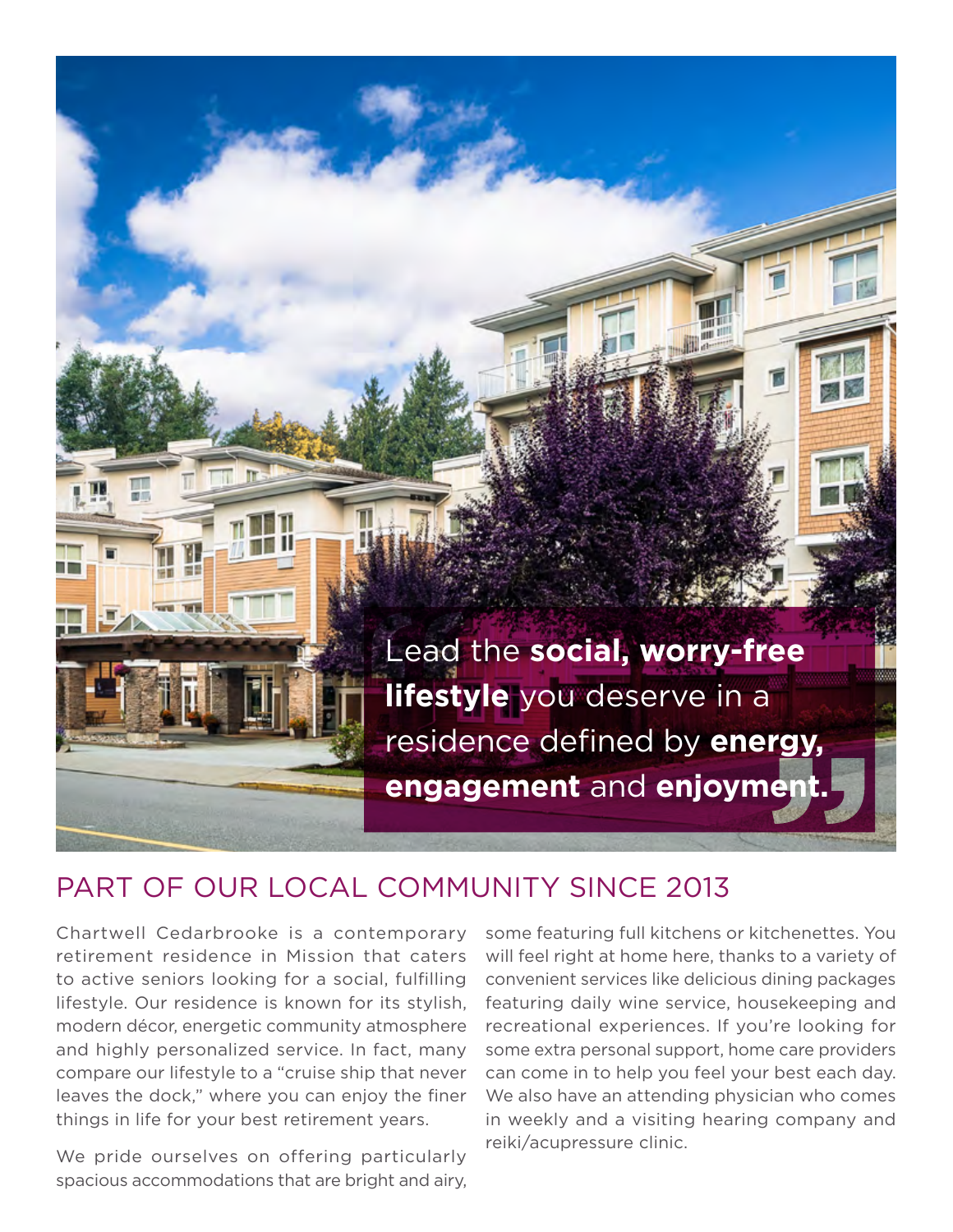# OUR UNIQUE LIFESTYLE

We offer a variety of attractive amenities that act as an extension of your private living space. We have a gorgeous outdoor patio that is the ideal place for your morning coffee and paper, chatting with friends or simply taking in some fresh air. Our indoor therapeutic pool, where we conduct our Aquafit classes, is also a favourite. And don't forget our theatre, fitness room, bistro and a community kitchen that many residents book for family parties and celebrations.

Most special is our residents themselves: an active, younger crowd who lead full lives both inside and outside our home. They often meet up with friends for drinks, travel and take full advantage of all that Mission has to offer. You can look forward to meeting new friends during meals, our popular Happy Hour or even at one of our many fundraising activities.

### Explore our Living at Chartwell brochure to learn more about dining, lifestyle activities and personalized care services.









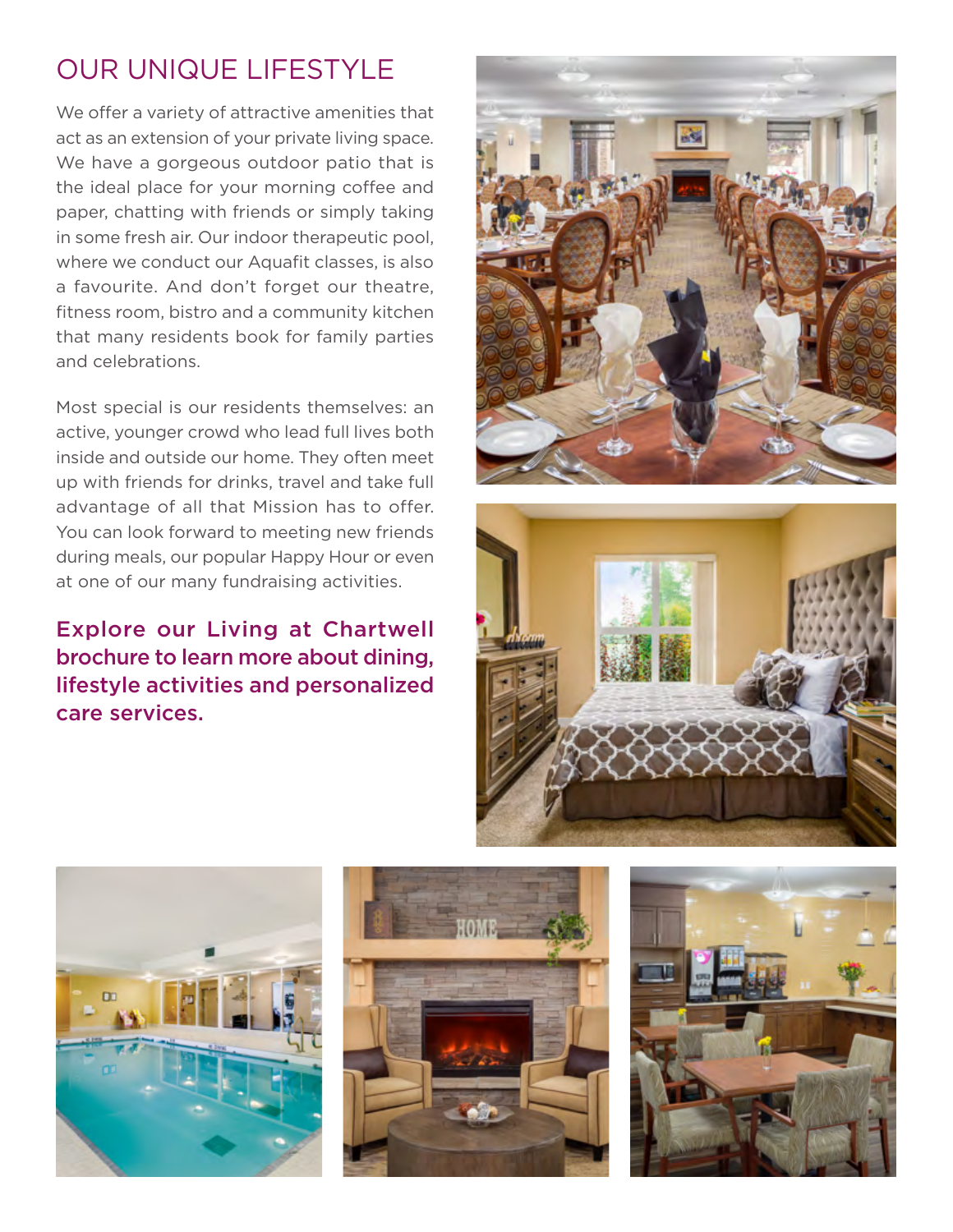## FACTS & FEATURES



#### IN THE NEIGHBOURHOOD

| • Medical clinics<br>· Pharmacies<br>- Transit                           | · Places of worship<br>· Fitness centres<br>• Seniors centres |
|--------------------------------------------------------------------------|---------------------------------------------------------------|
|                                                                          |                                                               |
| · Social and<br>recreational programs<br>• Day trips*<br><b>Exercise</b> | Live entertainment<br>Gardening<br>■ Yoga                     |
|                                                                          |                                                               |
| • Open seating dining<br>• Meals for guests*                             | • Wine service*                                               |
|                                                                          |                                                               |
| • Audiology/hearing clinic*                                              | · Blood pressure clinic*                                      |
|                                                                          |                                                               |
| • Country kitchen<br>· Fitness room<br>• Movie theatre                   | • Multi-functional room<br>• Library<br>· Pool                |
|                                                                          |                                                               |

\*Fee-for-service may apply.

\*\*Service provided by Fraser Health or other 3rd party provider.